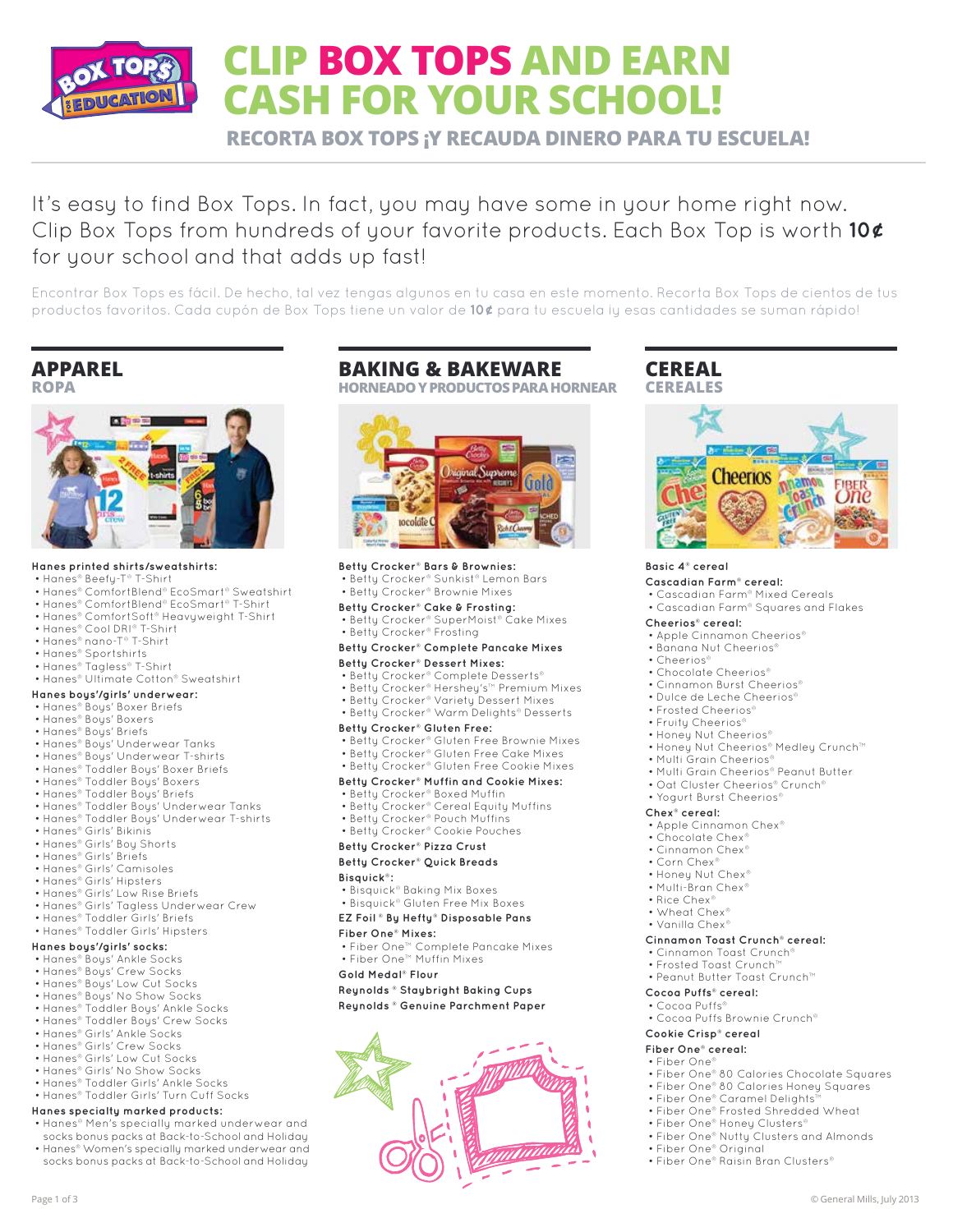#### **Golden Grahams®**

## **Oatmeal Crisp® cereal:**

- Oatmeal Crisp®
- Oatmeal Crisp® Almond
- Oatmeal Crisp® Raisin

## **Kix® cereal:**

- Kix®
- Berry Berry Kix®
- Honey Kix®
- **Lucky Charms® cereal:**
- Lucky Charms® • Chocolate Lucky Charms®
- **Raisin Nut Bran cereal**

# **Reese's Puffs® cereal**

**Total® cereal:**

- Total® Raisin Bran
- Whole Grain Total®

**Trix® cereal**

**Wheaties® cereal**

# **FOOD STORAGE**

**CONTENEDORES PARA ALIMENTOS**



#### **Ziploc® Containers:**

- Ziploc® Brand Flexible Totes
- Ziploc® Brand Smart Snap Containers
- Ziploc® Brand Twist 'n Loc® Containers

# **Ziploc® Storage Bags:**

- Ziploc® Brand Big Bags
- Ziploc® Brand Freezer Bags
- Ziploc® Brand Fresh Produce Bags
- Ziploc® Brand Marinade Bags • Ziploc® Brand Perfect Portions™ Bags
- Ziploc® Brand Sandwich Bags
- Ziploc® Brand Slider Freezer Bags
- Ziploc® Brand Slider Storage Bags
- Ziploc® Brand Snack Bags
- Ziploc® Brand Storage Bags
- Ziploc® Brand Vacuum Bags
- Ziploc® Brand Zip 'n Steam™ Bags

# **FROZEN CONGELADOS**



**Grands!® Breakfast Sandwiches Green Giant® vegetables:**

- Green Giant® Seasoned Steamers™
- Green Giant® Stir Fry
- Green Giant® Value Sized Bagged Vegetables • Green Giant® Valley Fresh Steamers

#### **Old El Paso® Frozen Entrees**

**Pillsbury® Egg Scrambles™**

# **Pillsbury® Pancakes**

- **Pillsbury® Pastries:**
- Pillsbury® Toaster Scrambles® Pastries • Pillsbury® Toaster Strudel® Pastries
- **Totino's® Pizza:**
- Totino's® Party Pizza®

• Totino's® Pizza Rolls® Snacks

### **Yoplait™ Frozen Yogurt Bars:**

- Yoplait™ Greek Honey Caramel Frozen Yogurt Bars
- Yoplait™ Greek Raspberry Frozen Yogurt Bars
- Yoplait™ Original Harvest Peach Frozen Yogurt Bars • Yoplait™ Original Strawberry Banana Frozen Yogurt Bars

## **Yoplait® Greek Frozen Yogurt Pints:**

- 
- Yoplait® Greek Black Cherry Frozen Yogurt • Yoplait® Greek Blueberry Frozen Yogurt
- 
- Yoplait® Greek Honey Caramel Frozen Yogurt
- Yoplait® Greek Peach Frozen Yogurt
- Yoplait® Greek Raspberry Fig Frozen Yogurt • Yoplait® Greek Strawberry Frozen Yogurt
- Yoplait® Greek Vanilla Frozen Yogurt

#### **Yoplait® Frozen Yogurt Original Pints:**

- Yoplait® Original Cherry Orchard Frozen Yogurt
- Yoplait® Original Harvest Peach Frozen Yogurt
- Yoplait® Original Mixed Berry Frozen Yogurt
- Yoplait® Original Mountain Blueberry Frozen Yogurt
- Yoplait® Original Strawberry Frozen Yogurt • Yoplait® Original Strawberry Banana Frozen Yogurt
- Yoplait® Original Vanilla Frozen Yogurt
- **Yoplait® Greek Smoothies**

**Yoplait® Smoothies**



# **MEALS & SIDES**

**COMIDAS Y GUARNICIONES**



**Betty Crocker® Mac & Cheese Betty Crocker® Specialty Potatoes Chicken Helper® mixes**

- **Green Giant® Vegetables:** • Green Giant® Canned Vegetables
- **Hamburger Helper® mixes:**
- Hamburger Helper®
- Hamburger Helper® Complete Meals
- Hamburger Helper® Ultimates
- **Old El Paso® Dinner Kits**

# **Old El Paso® Refried Beans**

- **Old El Paso® Shells & Seasoning Mixes**
- **Old El Paso® Taco Seasoning**
- **Old El Paso® Taco Shells**
- **Old El Paso® Tortillas**
- **Progresso® Bread Crumbs**
- **Progresso Recipe Starters® sauces**
- Page 2 of 3 © General Mills, July 2013

#### **Progresso® Soups:** • Progresso® Broth

- Progresso® Soups
- **Suddenly Salad® mixes Tuna Helper® mixes**

# **PAPER PRODUCTS PRODUCTOS DE PAPEL**



## **COTTONELLE® Flushable Cleansing Cloths KLEENEX® Dinner Napkins (50 count)**

#### **KLEENEX® Facial Tissues:**

**SCOTT® Bath Tissue:**

**SCOTT® Paper Towels**

**PRODUCE**

Green Giant<sup>®</sup> Fres • Artichokes • Avocados • Bagged Asparagus • Baby Cut Carrots • Blueberries • Broccoli • Cauliflower • Celery • Corn

 • Grape Tomatoes • Green Beans • Green Onions • Iceberg Lettuce • Klondike Rose Potatoes • Mesh Bag Sweet Potatoes • Mini Cucumbers • Mixed Chili Peppers • Mushrooms • Oranges

• Rainbow Bell Peppers

 • Raisins • Romaine Hearts • Sugar Snap Peas • Sweet Baby Broccoli Tray • Sweet Potatoes

 • KLEENEX® Mainline flats: 160 ct., 152 ct. (colors), 195 ct., 210 ct., 230 ct.

• SCOTT Naturals™ Bath Tissue<br>• SCOTT Naturals™ Flushable Cleansing Cloths

 • KLEENEX® Ultra 120 ct. flats • KLEENEX® Anti-Viral 68 ct. uprights (sold in US and sold in CAN)

 • SCOTT® 1000 Count Bath Tissue • SCOTT® Extra Soft Bath Tissue **SCOTT® Do It Yourself:** • SCOTT® Rags in a Box • SCOTT® Shop Towels **SCOTT Naturals™:**

• SCOTT Naturals<sup>TM</sup> Paper Towels

**FRUTAS Y VERDURAS**